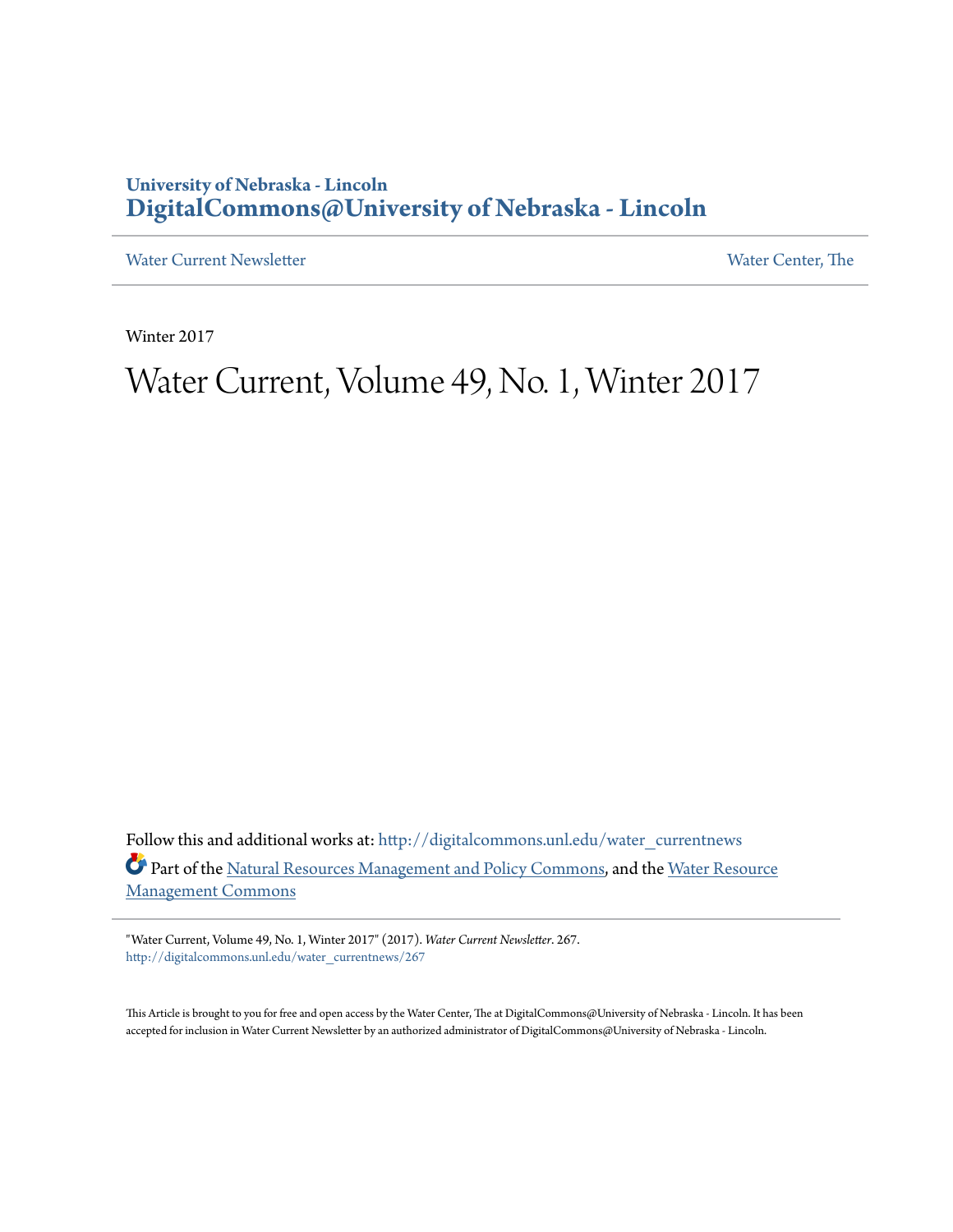

# **CURRENT**

### **WRAP meets at Ferguson House Steve Ress**

The Water Resources Advisory Panel (WRAP) for the University of Nebraska met at Lincoln's historic Ferguson House on Jan. 18 in advance of a reception for state legislators and staff.

The well attended meeting included comment from the University of Nebraska-Lincoln's new Vice President and Institute of Agriculture and Natural Resources Harlan Vice Chancellor Michael J. Boehm, who presided over his first IANR "all hands" meeting earlier the same day.

Steve Goddard, Interim Vice Chancellor for Research and Economic Development (ORED) and Assistant Vice Chancellor Monica Norby gave a synopsis of recent research grants in ORED, noting that there continues to be emphasis in the area of the "Nexus of food, water and energy," including the awarding of several ORED seed grants in this area. Other areas of current interest include food and water security initiatives and ORED support for the establishment of regional climate centers.



Lincoln's historic Ferguson Mansion, home to the Nebraska Environmental Trust, was used for the January meeting of the Water Resources Advisory Panel.

| <b>Inside</b>            |         |
|--------------------------|---------|
| <b>DIRECTOR'S NOTES</b>  | $2 - 3$ |
| <b>WATER TOUR</b>        | $4-5$   |
| <b>ADVISORY BOARD</b>    | 8       |
| <b>GLOBAL CONFERENCE</b> | 10      |
| <b>WARI</b>              | 13      |
| <b>KNOW YOUR WELL</b>    | 14      |
|                          |         |

### **NEBRASKA WATER CENTER PART OF THE ROBERT B. DAUGHERTY WATER FOR FOOD GLOBAL INSTITUTE AT THE UNIVERSITY OF NEBRASKA**

**WINTER 2017 VOL. 49, NO. 1**

Direction and funding for specific areas of research, including possibly climate-related research, could be in question with the new administration in Washington D.C., Norby said in answer to a question on the matter.

Peter McCornick, Executive Director of the Robert B. Daugherty Water for Food Global Institute (DWFI) said he had spoken with representatives of USAID on water and sanitation and that water security continues to be an emphasis on the international stage. McCornick also noted recent collaborative talks with the World Bank.

Chittaranjan Ray, Director of the Nebraska Water Center, briefed WRAP members on the recent award of a nearly \$1 million U.S. Department of Agriculture/NIFA grant in cooperation with project leader Colorado State University and other institutions to study adaptive management and water use in the Ogallala/High Plains Aquifer under changing climate.

Ray said he is also working with partners at Penn State University and others on developing a \$1 million CAP grant proposal with USDA to evalute the human dimensions of water resource management work.

Jesse Starita of DWFI updated the group on the second round of student exchanges between UNL and the Government of India through the Water Advanced Research and Innovation, or WARI, fellowship program. Under the program, five UNL graduate students will study in India this year, Starita said.

Mark Brohman, Executive Director of the Nebraska Environmental Trust, said NET had just published its 2017 list of grant committee recommendations for

*Continued on page 7*



**Daugherty Water***for***Food Global Institute**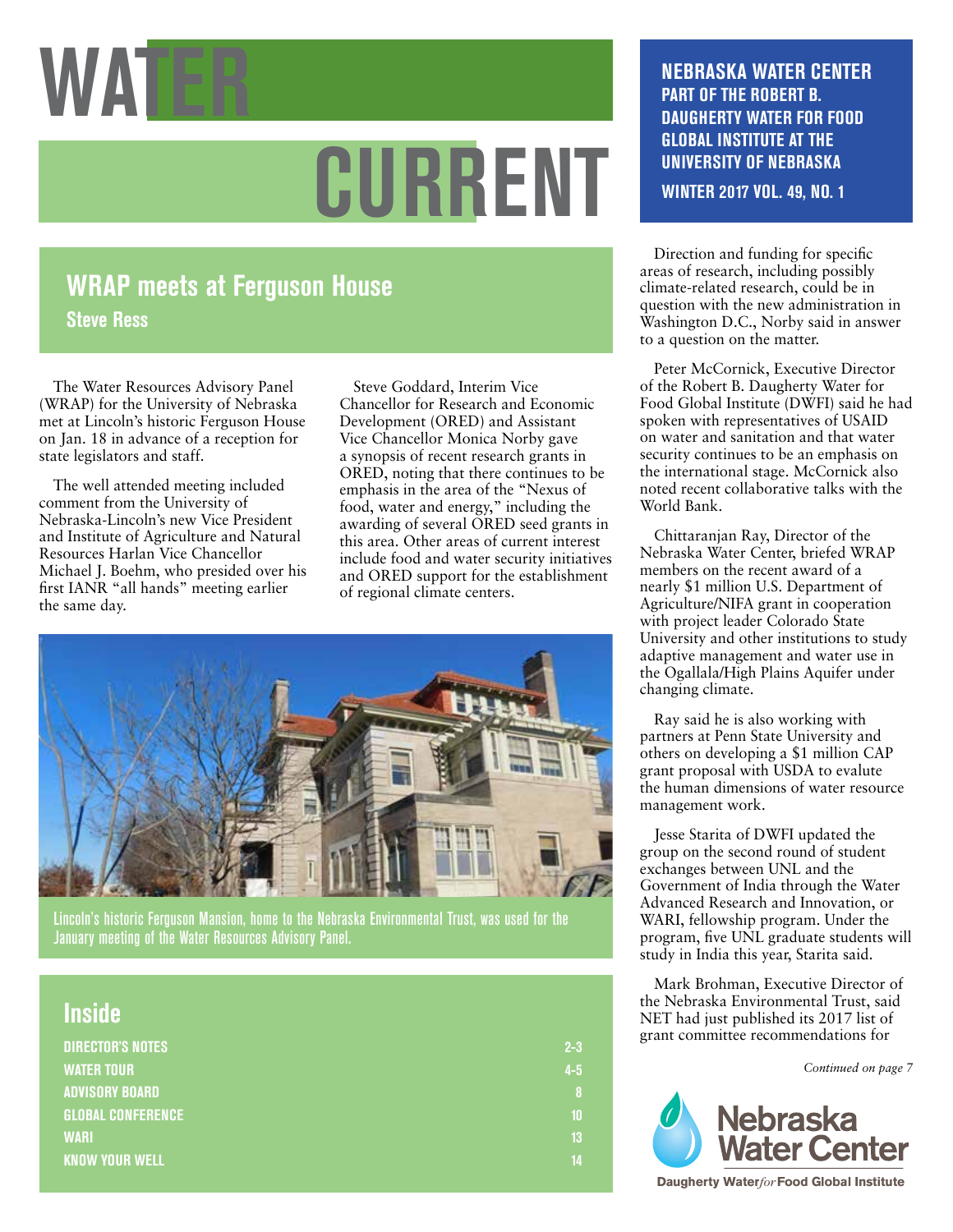**2 WATER CURRENT I Winter 2017 WATER CURRENT I Winter 2017 3**



### From the Director **Chittaranjan Ray, Ph.D., P.E.**

The beginning of a new year is always a time to take stock and shift gears. In the environment we work in here at the University of Nebraska, we get some time over the holidays to get away from campus and regroup from summer and fall activities by our faculty, students and staff to reflect and get ready for a full slate of new activities and different directions that come with the start of a new semester.

Still, there was plenty to do before the holiday break.

In early November, I made a trip to India to help select the second group of students and fellows for the Water Advanced Research and Innovation (or WARI) fellowship program that is hosted by the Robert B. Daugherty Water for Food Global Institute (DWFI). As part of the program this year, WARI will award scholarships to five UNL graduate students to study in India, where they will conduct research at top-level Indian institutions.

Following that, I was invited to present two seminars at the Indian Institute of Technology in Bhubaneswar.

In early December, DWFI executive director Peter McCornick and I attended the Irrigation Symposium in Las Vegas, Nev. where Peter delivered one of the keynote addresses. I then moved on to some annual meetings in Denver, Colo. on our collaborative U.S. Department of Agriculture (USDA) grant studying our High Plains/Ogallala Aquifer, which we have detailed in these pages previously.

Also in December, I made a trip to California to meet with people at the California Department of Pesticide Regulation on a potential new project related to assessing leaching of new chemicals registered in that state. Then I met with engineers at Sonoma County Water Agency for analyzing data for a recent water well project they did. After that I visited the quarterly irrigation meeting at the Water Center of Fresno State University. I learned a great deal at that meeting.

The week just prior to the UNL shutdown for the holidays, Dan Snow, manager of our Water Sciences Laboratory, and Karen Hansen, DWFI's grants coordinator, and I worked on a proposal to USDA that was due by mid-January. Unfortunately, despite all our hard work, the proposal could not go forward due to one of the potential partners withdrawing at the last moment. If all grant proposals were funded, the process wouldn't be near the competitive challenge it certainly can be.

In our last issue of the Water Current, we shared information from our annual fall water symposium and water law conference, which were at Lincoln's Nebraska Innovation **Director Chittaranjan Ray, Ph.D., P.E.**

**Designer Taylor DeMaro**

Campus for the first time, but I was remiss in not mentioning that one of our staunchest champions, Dr. Earl Greene, was here and presented at the symposium. Earl, a hydrologist, provides science support to the chief scientist for water and is the associate director for water on national research program issues for the U.S. Geological Survey. It was very good to have him here to see our Nebraska Water Center for himself. Also noteworthy was having Dr. Rabi Narayan Sahoo visiting the symposium from the Indian Agricultural Research Institute. Dr. Sahoo is a world-renowned expert in the fields of hyperspectral remote sensing for precision agriculture and risk assessment and management of hydro-climatic hazards on natural resource degradation and agricultural sustainability.

The symposium and water law conference were both very successful and well attended and the facilities at our NIC campus are ideal for accommodating them. Special thanks to our project manager Tricia Liedle for taking the lead on the many set-up and administrative details that have to be taken care of in order to hold events such as these.

We are now well into the slate of seven speakers for our free, spring semester public water seminar series of lectures. This year the stand-alone lectures are themed to "The right water for the right use at the right time." If you have not attended these lectures before, I would encourage you to do so. They are held roughly every-other-Wednesday at 3:30 p.m. in the auditorium of Hardin Hall on UNL's East Campus. Our colleagues at UNL's School of Natural Resources administer the lectures and offer them for student classroom credit, as well. Like our annual water tour, these lectures are a longstanding tradition for the water center, dating back more than 40 years.

Another long-standing tradition is, of course, our annual water and natural resources tour. These began nearly 50 years ago as Extension irrigation tours when D. B. "Woody" Varner (as in Varner Hall) was UNL Chancellor.

Planning on this year's tour, which will be in the central Platte River basin June 27-29, is proceeding well. Ben Beckman, our shared outreach coordinator and Steve Ress, our communications coordinator, in cooperation with Jeff Buettner and Holly Rahmann at The Central Nebraska Public Power and Irrigation District, have most of the tour's agenda, speakers and stops planned and are working their way through the details. The tour will theme around critical surface and groundwater use and integrated management planning in what is arguably the most critical stretch of Nebraska's most important river basin. We expect it to fill very quickly once registration opens, probably in late April or early May. As planning proceeds, the latest information on the tour will be at watercenter.unl.edu.

**This newsletter is published with partial financial support from the Department of the Interior; U.S. Geological Survey. The content does not necessarily reflect the views and policies of the Department of the Interior, nor does mention of trade names or commercial products constitute endorsement by the U.S. Government.**

Director of Laboratory Services, **Water Sciences Laboratory Daniel D. Snow, Ph.D.**

Editor **Steven W. Ress**

Nebraska Water Center **Robert B. Daugherty Water for Food Global Institute University of Nebraska 2021 Transformation Drive, Suite 3220 P.O. Box 886204 Lincoln, NE 68588-6204 Phone: (402) 472-3305 e-mail: sress@nebraska.edu**





A great piece of news to pass along in connection with our Water Sciences Laboratory is that UNL"s Institute of Agriculture and Natural Resources and Colleges of Arts and Sciences, and Engineering have agreed to contribute a combined \$65,000 in subsidy to the lab for one year. This will help alleviate some financial challenges the lab had been planning for. We thank IANR associate vice chancellor Ron Yoder for his hours of hard work in pushing for this funding through our UNL colleges.

In mid-January we had the pleasure of hosting three of my fellow water center directors who conducted a five-year administrative review of our center. We thank Doug Parker, director of the California Institute for Water Resources; Colorado Water Institute director Reagan Waskom; and Maryland Water Resources Research Center director Kaye Brubaker for their efforts and their time in coming here to conduct the review. We look forward to their analysis of our water center and any advice they may have to help make us a better Nebraska Water Center.

Coming up, I will make use of some National Science Foundation funding to get six to eight people to India in connection with an Indo-U.S. science and technology workshop that I will be hosting in Bangalore, India in April.

I will be traveling to Washington, D.C. along with Ben Beckman (explain little more about him) for the annual meetings of the National Institute of Water Resources.

Anytime you are in Lincoln, come see us in the Nebraska Innovation Commons building on Nebraska Innovation Campus.

You can communicate with the water center at any time by emailing sress@nebraska.edu or going to our social media pages at twitter.com/NebrWaterCenter or facebook.com/ NebraskaWaterCenter.

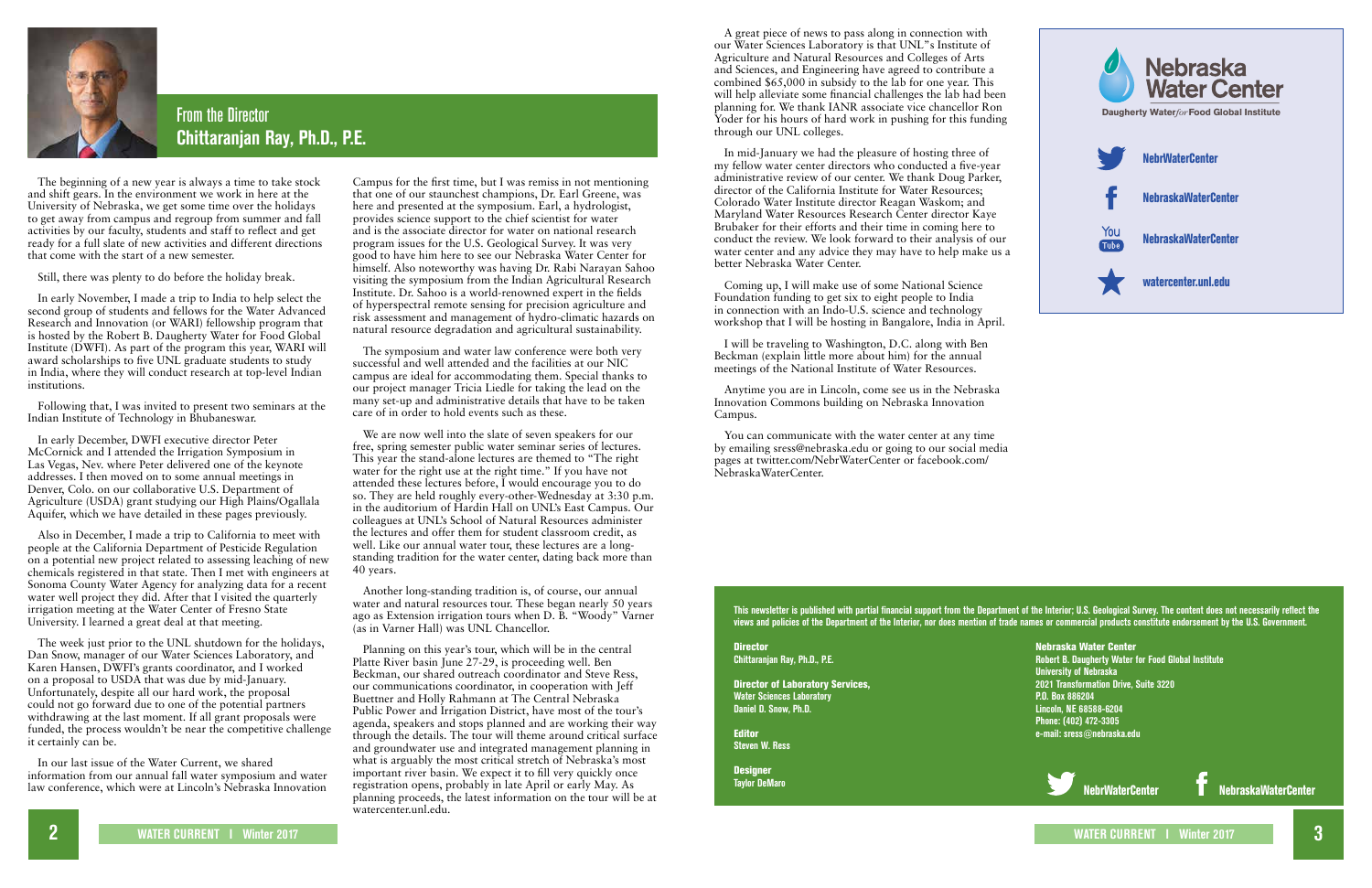

McConaughy is one of the most visited recreational areas in Nebraska.

Both surface and groundwater irrigation are key to agricultural production **Power and canal facilities at Elwood Reservo** throughout Nebraska. Many irrigators sourc<u>e water for their center pivots</u> from both.



Lake McConaughy (top) and Lake Ogallala (bottom) are separated by Kingsley Dam (Nebraska Game Parks Commission photo).



# **Water tour to Central Platte River basin June 27-29**

This summer's Water and Natural Resources Tour will look at surface and groundwater issues in the central Platte River basin June 27-29, 2017.

Water flowing through this critical stretch of the Platte River is heavily relied upon by all Nebraskans to support a broad range of important issues, ranging from agriculture and hydropower production to recreation and threatened and endangered species. It is arguably the single most important section of river in the entire state, according to Steve Ress, communicator for the University of Nebraska's Nebraska Water Center (NWC), part of the Robert B. Daugherty Water for Food Global Institute (DWFI).

NWC and DWFI co-sponsor and co-plan the tour along with The Central Nebraska Public Power and Irrigation District UNL's Institute of Agriculture and Natural Resources and others.

Competing demands on the basin's finite supplies of water will be central to the discussions and stops on this summer's tour as it delves into surface and groundwater irrigation, water rights, hydropower production and water for fish and wildlife and for recreation.

**4 WATER CURRENT I Winter 2017 WATER CURRENT I Winter 2017 5** The tours began as summer irrigation field tours initiated by then UNL Chancellor D.B. "Woody" Varner more than 40 years ago.



The tour begins and ends in Holdrege. It will visit an organic

farming operation, irrigation and hydropower production facilities, Natural Resources District projects, and look at the history and current directions for water use in the basin.

Points of interest will include Frito-Lay's Gothenburg Corn Handling Facility and Monsanto's Water Utilization Learning Center.

Cropping and irrigation experts at UNL's West Central Research and Extension Center in North Platte will speak on advancements in research and technology. Close by, recently completed water transfer and pipeline facilities built by the Nebraska Cooperative Republican Platte Enhancement Project (or NCORPE) will be visited.

Also on the tour's agenda are tours of Lake McConaughy and Nebraska Public Power District's Gerald Gentleman Power Station near Sutherland.

Time will be spent canoeing the Plum Creek Reservoir/ Gallagher Canyon area on the tour's third and final day.

"We want to include as many entities and organizations with a stake in using the basin's waters as we possibly can and to present as broad an overview of why this stretch of the river is so important to all of us in the three days we have," Ress said.

Tour information is online at watercenter.unl.edu as it



Nebraska Water Center's Ben Beckman at a hydropower generation facility at Johnson Lake, near Lexington.

> becomes available. Organizers anticipate limiting registrations to about 55 people and to opening registration in early May. No advance seat reservations will be allowed.

"Their scope and emphasis has evolved and broadened since then to encompass many other water, natural resources and environmental-related topics impacting Nebraska," Ress said.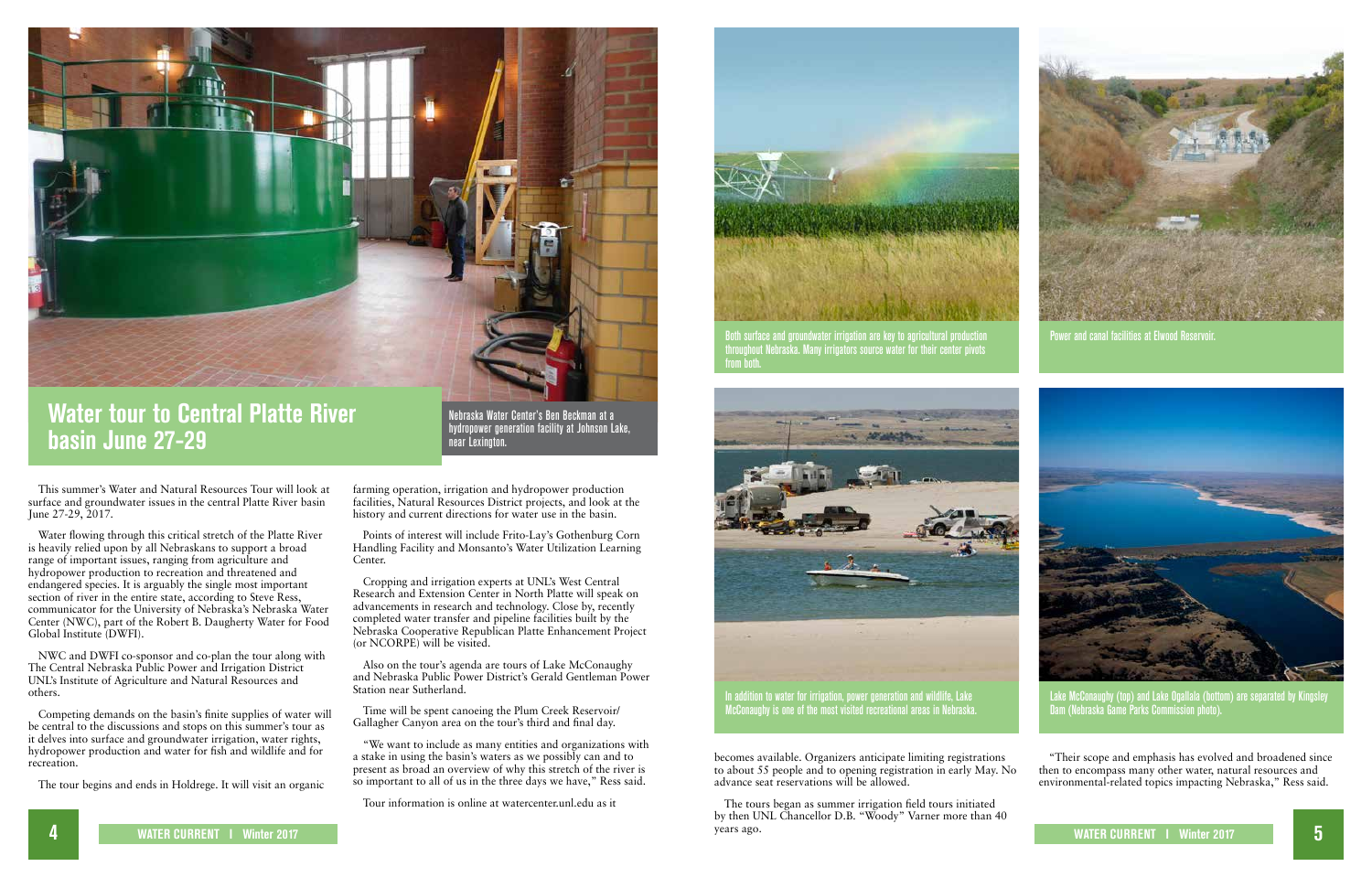### **Water use lecture educates students, public**

Christine Reed, a professor at the University of Nebraska-Omaha, gave her lecture on "Integrated Management Planning of Surface and Groundwater in Nebraska" Jan. 18 at the University of Nebraska-Lincoln's East Campus.

This event was the first in a series about efficient water use. The series is held in the spring and features a variety of speakers. Reed explained, when laying out the pieces of the puzzle, the first thing one must do is take into consideration how Nebraska differs from other states and other areas.

"One of the big takeaways is that Nebraska is unique in how it addresses groundwater," Reed said.

Another way Nebraska differs from other states is changes in the water planning process come from a lower position of power within the state government, rather than from higher positions.

"Nebraska develops plans that fit the needs of the state," Reed said.

One of the problems Reed addressed is the balance between river and aquifer resources. "It's important to offset river depletions and put the water back into the river," Reed said. Likewise, it's crucial that Nebraska doesn't pump too much groundwater, so as to drastically change the water levels in the aquifer.

She provided reading material before the event, so water science students who were present could learn about the water planning process better. After the seminar, Reed was available to discuss the issues talked about.

"I want to bridge the gap between (water) governance and science," Reed said.

Steven Ress, a communications coordinator at the Nebraska Water Center, said the NWC has put on these events for more than 40 years. NWC partners with UNL's School of Natural Resources to host the series, which focuses on a certain aspect of water use, water research, or a certain topic related to water that is of interest statewide. This year, the series focuses on water quality issues, while last year, the emphasis was on water and health.

"The seven individual lectures fit together, but they stand on their own," Ress said.

While Reed's seminar focused on management of surface and groundwater, upcoming seminars will discuss how to clean contaminated water, irrigation technology, and work being done on the Platte River.

(Editor's Note: Reprinted in part from the *Daily Nebraskan*).

# **The right water for the right use at the right time**

Lincoln attorney Lee Orton of the Nebraska Well Drillers Association updated WRAP on the coming seventh installment of the Water Leaders Academy, saying 20 young water professionals were enrolled. He noted the association's continuing concerns over the decline of UNL's Conservation and Survey Division, saying that CSD's association with the well drillers dates back 90 years, to 1927.

Seven free public lectures are exploring seven aspects of "The right water for the right use at the right time" in this spring's annual University of Nebraska-Lincoln water and natural resources seminar.

The lectures began in January and are held roughly every-otherweek from 3:30 to 4:30 p.m. on Wednesdays through April 19. All lectures are in the first floor auditorium of Hardin Hall, on UNL's East Campus.

Remaining lecture dates are Feb. 15, March 1 and 15, and April 5 and 19.

"Our water is a finite resource with an increasing number of demands placed upon it. We have become increasingly aware of how, why and when we use it and are maximizing efficiencies to make it go further and satisfy increasingly competitive demands and these lectures will shed light on some of the ways we are making progress on these issues," said Nebraska Water Center director Chittaranjan Ray. NWC, part of the University of Nebraska's Robert B. Daugherty Water for Food Global Institute, has organized and helped offer these annual spring lectures for

more than 40 years.

UNL's School of Natural Resources cosponsors the seminar and offers it for student credit. All lectures are open to public attendance.

Individual lecture videos and speaker PowerPoint presentations will be posted at watercenter.unl.edu within a few days after each lecture.

Remaining lectures:

- **Feb. 15** WILLIAMS MEMORIAL LECTURE, Ryan Bailey, Colorado State University, "Water Quality Modeling for Groundwater, Surface Water, and Watersheds: Basic Theory and Applications"
- **March 1** Jerry Kenny, Platte River Recovery Implementation Program, "The Platte River Recovery Implementation Program: What Has Been Ahead Accomplished and What Remains to be Done"
- **March 15** Siamak Nejati, UNL, "Engineering Solutions for Cleaning Contaminated Water: Membranes for Membrane Distillation"
- **April 5** KREMER MEMORIAL LECTURE: Menu Leddy, Orange County California Water District, "OCWD: Groundwater Replenishment System"
- **April 19** Daran Rudnick, UNL, "Advancements in Irrigation Technology and Their Impact on Water Management"

### **WRAP meets at Ferguson House continued from page 1**

funding. In total, Brohman said NET expected to fund nearly \$16.7 million in projects during the coming year through fund received via the Nebraska Lottery.

Since NET began funding projects in 1994, about 2,000 have been funded for a total of approximately \$260 million, Brohman said, noting NET has helped fund projects in all 93 Nebraska counties.

The association and others are working with UNL toward a "Water, food and fiber" field day for school students that is being planned for Nebraska City.

Jay Rempe of the Nebraska Farm Bureau Federation talked about the overall state of Nebraska's slowing farm economy, the bureau's involvement in the Aquamart program and several WRAP members' interest in providing more substantive feedback to NU leadership, such as feedback on specific university programs.

Lower Elkhorn Natural Resources District General Manager Mike Sousek updated WRAP on a \$300,000 cooperative groundwater management program study being undertaken in northeast Nebraska's Bazile Creek area.

Craig Dedrickson of the Nebraska Natural Resources Conservation Service office talked about current and future directions for NRCS funding that will include such areas as water quality studies, water use efficiency and technology and soil health, among others.

Karina Schoengold, an environmental and resource economist in UNL's School of Natural Resources, gave WRAP a presentation on "Optimizing Water Use through Adaptive Management: A USDA-funded Multistate Project."

The next WRAP meeting is scheduled to be a breakfast affair in conjunction with DWFI's next global conference at 7:30 a.m., April 11 at Nebraska Innovation Campus in Lincoln.

WRAP is comprised of 15 members representing a cross section of Nebraska's water community. They provide guidance to the University of Nebraska on state water research needs, education, and outreach. WRAP generally meets in January, April and September. Current members are:

Frank Albrecht, Nebraska Game and Parks Commission

Brian Barels, Nebraska Public Power District

Lydia Brasch, State Senator and Agriculture Committee Chair,

|    | Nebraska Legislature                                                                  |
|----|---------------------------------------------------------------------------------------|
|    | Mark Brohman, Nebraska Environmental Trust                                            |
| e  | Joel Christenen, Metropolitan Utilities District                                      |
| an | Gordon "Jeff" Fassett, Nebraska Department of Natural<br>Resources                    |
|    | Eugene Glock, Cedar Bell Farms                                                        |
|    | Dan Hughes, State Senator, Natural Resources Committee Chair,<br>Nebraska Legislature |
| ıd | Jerry Kenny, Platte River Recovery and Implementation Program                         |
|    | Marian Langan, Audubon Nebraska                                                       |
|    | Jim Macy, Nebraska Department of Environmental Quality                                |
|    | Mike Sousek, Lower Elkhorn Natural Resources District                                 |
|    | Lee Orton, Nebraska Well Drillers Association                                         |
|    | Jay Rempe, Nebraska Farm Bureau Federation                                            |
|    | Dayle Williamson, Office of U.S. Senator Ben Nelson (retired)                         |
|    |                                                                                       |

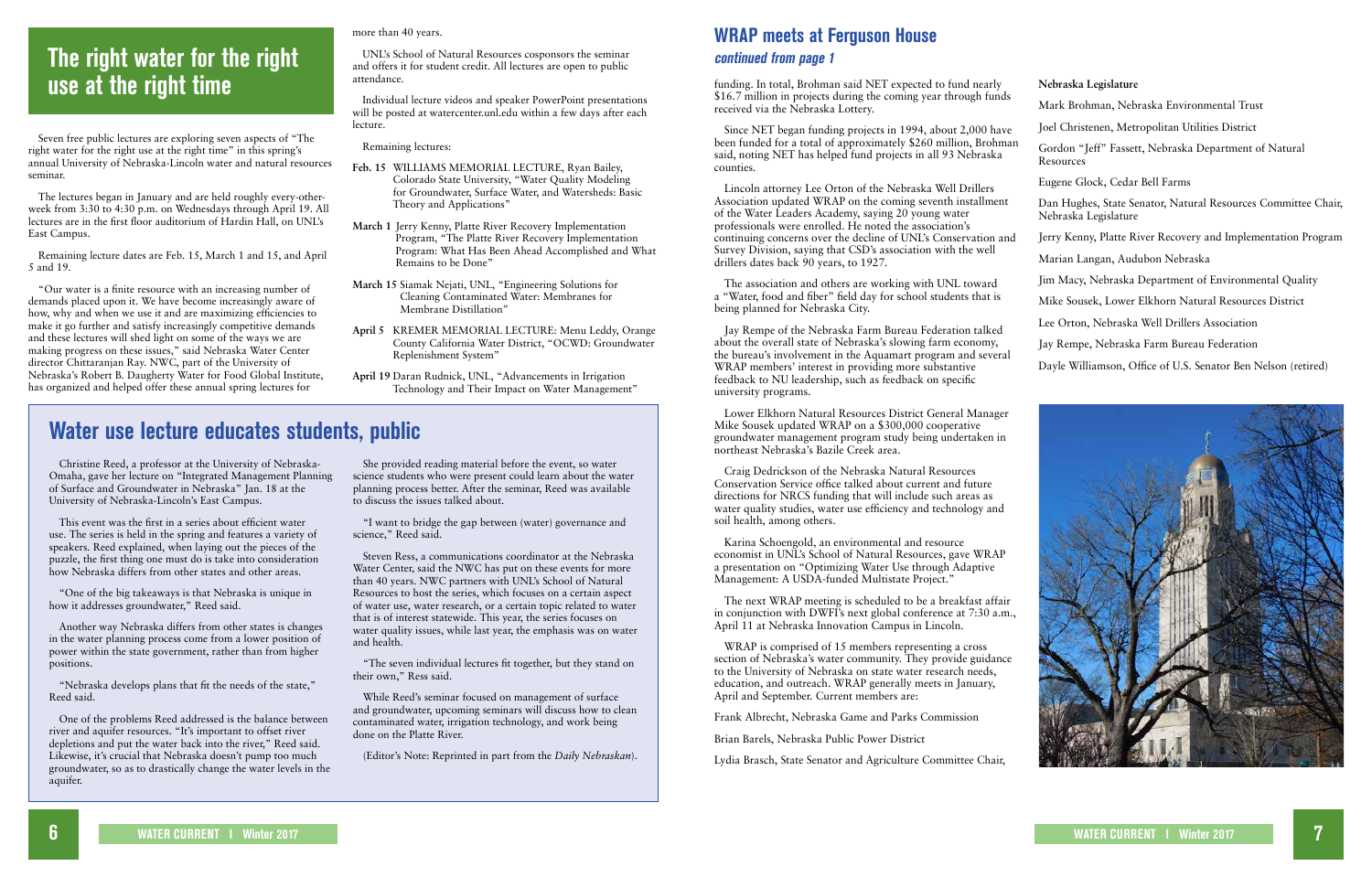### **Advisory board meets, reviews of USGS-funded projects Steve Ress**

The Nebraska Water Center's advisory board met in December to review progress on a number of U.S. Geological Survey (USGS) funded research projects that are administered through an annual grants competition conducted by the NWC.

The board and research project leaders met on Dec. 12 at Nebraska Innovation Campus in Lincoln.

Among those attending were John Bender, Nebraska Department of Environmental Quality (NDEQ); Tom Franti and Suat Irmak, UNL Department of Biological Systems Engineering; Dana Divine, UNL School of Natural Resources and Conservation and Survey Division; Steve Thomas, UNL School of Natural Resources; Dan Miller, U.S. Department of Agriculture, Agricultural Research Service; Karrie Weber: UNL School of Biological Sciences and Department of Earth and Atmospheric Sciences; Peter McCornick, NU Daugherty Water for Food Global Institute; Dan Snow: Nebraska Water Sciences Labatory (WSL); and Steve Ress and Ben Beckman, NWC.

Several other members of the board attended via conference call.

NWC director Chittaranjan Ray introduced new advisory board members and WSL director Snow gave the board an overview of recent lab operations, including recent completion of a five-year administrative review.

WSL has increased its interactions with the advisory board as a result of that review, Snow said. WSL is also focusing on standardizing its business practices with the recent completion of a five-year business plan, which was completed in May 2016. Part of that plan includes seeking subsidies for WSL operations from several primary UNL colleges to help defray recent reductions in NRI support for the lab.

Recent USGS 104b seed grant recipients then gave short presentations on the status of their funded programs. These included:

Karrie Weber, UNL School of Biological Sciences and Department of Earth and Atmospheric Sciences: "Nitrate mediated Mobilization of Naturally Occurring Uranium in Groundwater."

Bing Wang, UNL Department of Food Science and Technology: "Energywater reduction and wastewater reclamation in a milk processing facility." Presented by Carly Rain Adams

> Steve Thomas, UNL School of Natural **Resources**

Amy Schmidt, UNL Department of Biological Systems Engineering: "Fate of Steroid Hormone Conjugates and E. coli from Manure in Soil: Potential Sources of Free Hormones and Pathogens in Forages and the Environment?"

Daran Rudnick, UNL West Central Research and Extension Center and Department of Biological Systems Engineering: "Economic, Environmental, and Crop Performance Assessment under Center Pivot, Subsurface Drip, and Furrow Irrigation systems in a Changing Climate in West Central Nebraska."

After the short presentations, Ray asked board members to review DWFI and NWC web pages that focus on the mission, vision, values, and goals of those two entitites, as well as the top 10 challenges facing Nebraska water management. After review, each was asked to provide feedback on reshaping NWC's missions and goals to better address future water challenges in Nebraska as well as in working with DWFI to fill in needed focus areas in Nebraska without conflicting with their vision.

Ray also asked the board for their opinions on adding a producer voice to the advisory board and their opinions on

changing the funding/fundraising structure of the NWC to better allow it to fund long standing programs such as the Water and Natural Resources Tour and the Spring Water Seminar Series held in conjunction with UNL's School of Natural Resources.

#### **Current members:**

John Bender, Nebraska Department of Environmental Quality

John Berge, North Platte NRD

Dana Divine, UNL School of Natural Resources and Conservation and Survey Division

Bruce Dvorak, UNL Department of Civil Engineering

Tom Franti, UNL Department of Biological Systems Engineering

Richard Holland, Nebraska Game and Parks Commission

Shannon Bartelt Hunt, UNL Department of Civil Engineering

Suat Irmak, UNL Department of Biological Systems Engineering

Alan Kolok, UNO Nebraska Watershed Network

Peter McCornick, NU Robert B. Daugherty Water for Food Global Institute.

Dan Miller, U.S. Department of Agriculture/ARS

John Miyoshi, Lower Platte North NRD

Chittaranjan Ray, Nebraska Water Center and UNL Department of Civil Engineering

Jennifer Schellpeper, Nebraska Department of Natural Resources

Tim Shaver, UNL Department of Agronomy and Horticulture and West Central Research and Extension Center

Bob Swanson, USGS Nebraska Water Science Center

Karrie Weber, UNL School of Biological Sciences and Earth and Atmospheric Sciences

# **Heeren advancing VRI irrigation technology**

Generations of Nebraska farmers have worked to optimize their crop production through irrigation. In recent years, Variable Rate Irrigation (VRI), which matches the water application rate of center pivot sprinklers to specific areas of a farmer's field that need more or less water, has garnered attention as a way to optimize water use and crop yields.

Additional VRI benefits may include decreasing pumping energy costs, lowering the frequency of stuck pivots due to over irrigation, avoiding chemigation over noncropped areas, reducing runoff and decreasing nitrate leaching. Now, University of Nebraska-Lincoln students and faculty members are putting VRI on the map.

Over the past several years, Derek Heeren, irrigation engineer in UNL's Department of Biological Systems Engineering, and a team of graduate students have been on the leading edge of VRI research. This fall, Heeren's team launched a free, online map that estimates potential pumping reductions by using VRI.

Here's how it works: Imagine a farmer in Loup City wants to know how much water he could save by adopting VRI technology. Using the map, he zooms in on a specific field to see that 0.3 inches per year (or 3 acre feet of water per year, depending on the size of the field) could be saved using VRI. Likewise, an adjacent field with different soil water storage capacity could save 0.5 inches per year or five acre feet.

"This is important to producers because they want to be confident about the benefits of a new technology before they invest in it. This is the first time that the benefits of VRI have been analyzed for a whole state," Heeren said.

His former graduate student Tsz Him Lo analyzed potential pumping reductions through VRI as part of his master's thesis. Utilizing U.S. Department of Agriculture's NRCS Soil Survey Geographic database, Lo looked at the field-average amount of root zone available water capacity that is unutilized by conventional irrigation in over 49,000 center pivot irrigated fields in Nebraska.

This data was then used to quantify potential for irrigation reductions by maximizing the use of precipitation (via soil water storage). Since VRI is a cost to producers, this research helps them decipher whether those costs are offset or even outweighed by cost savings in pumping reductions.

Results showed that, for Nebraska, two percent of pivots could have a pumping reduction of at least two inches per year. Producers should also consider potential yield increases from VRI when deciding whether to invest in the technology.

Heeren is one of 84 University of Nebraska faculty contributing research and expertise to the Robert B. Daugherty Water for Food Global Institute (DWFI).

"Nebraska as well as the global community is interested in food production and conserving water resources. DWFI is at the forefront of these challenges. VRI is a technology that allows us to manage water and crops more precisely," he said

### **USGS 104b Projects for 2016**

The Nebraska Water Center awarded annual U.S. Geological Survey (USGS) 104b project funds to three University of Nebraska-Lincoln research teams in November 2015 for fiscal year 2016. Irrigation Systems in a Changing Climate in West Central Nebraska, PI: Daran Rudnick, UNL; Co-PI's: Chuck Burr, Derrel Martin, Tim Shaver, Greg Kruger, Francisco Munoz-Arriola and Matt Stockton, UNL, \$20,000.

Water Usage in the Food Industry, PI: Bing Wang, UNL Food Science; Co-PI: Rolando Flores, UNL Food Science, \$17,000.

Economic, Environmental, and Crop Performance Assessment Under Center Pivot, Subsurface Drip, and Furrow

Selected projects needed to pass a rigorous review by a panel of academic and professional colleagues. These projects were selected for funding from March 1, 2016 through Feb. 28, 2017: Evaluation of Changing Irrigation Management on Ground Water Recharge and Quality, PI: Troy Gilmore, UNL; Co-PI: Daniel Snow, Nebraska Water Center/Nebraska Water Sciences Laboratory, UNL, \$15,000.

> USGS program funds for these projects are issued under provisions of the federal Water Resources Research Act of 1984.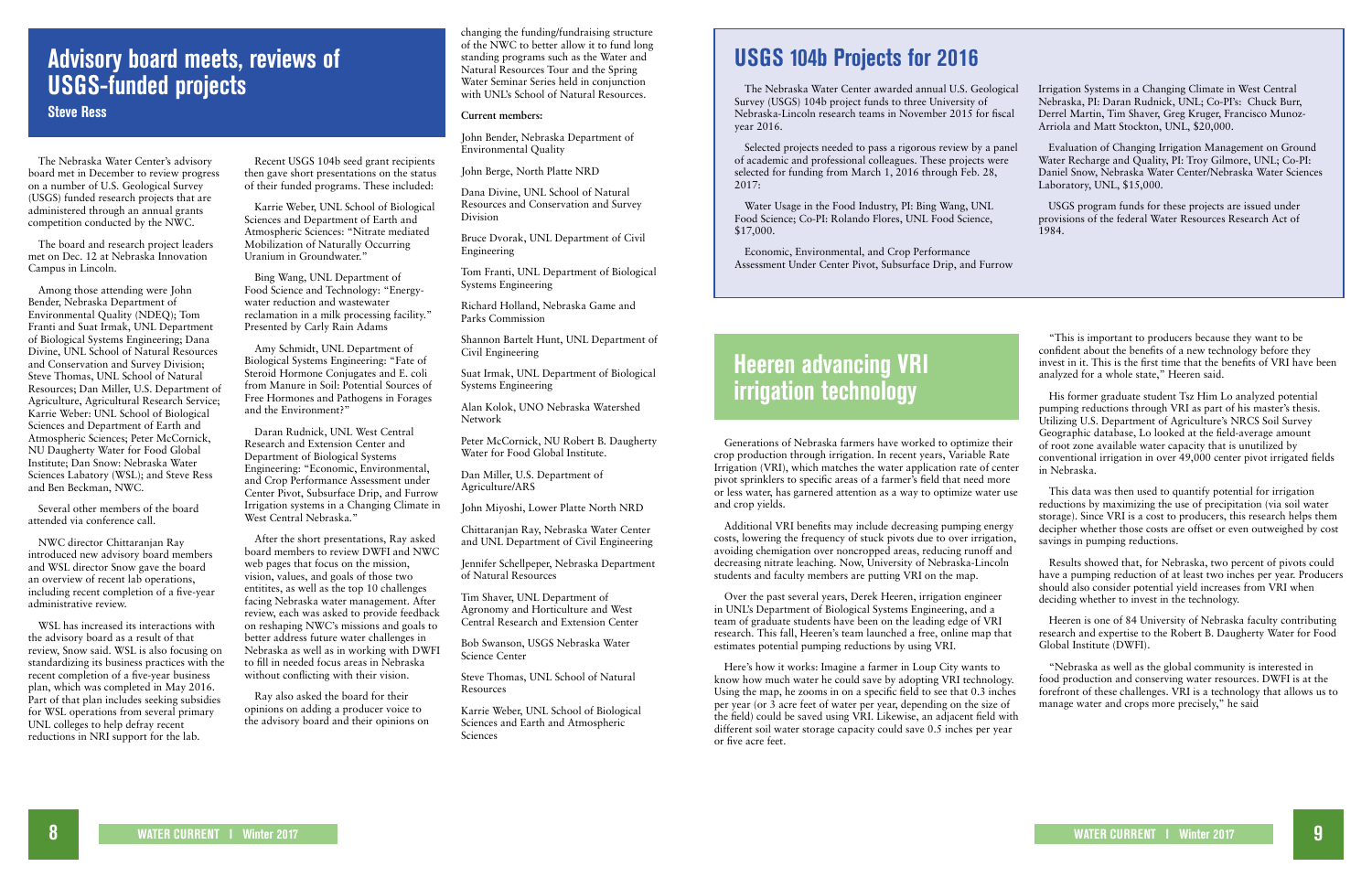# **2017 Water for Food Global Conference: Water for Food Security: From Local Lessons to Global Impacts April 10-12**

Vaccines. Irrigation. Cell phones. Apps. These life changing, globally accessible advancements were first created in someone's garage, or kitchen or office.

The 2017 Water for Food Global Conference, "Water for Food Security: From Local Lessons to Global Impacts," is based on the premise that global breakthroughs come from local action. This conference will apply that perspective to the work being done to ensure water and food security for future generations.

How can lessons learned from Nebraska's groundwater management system help farmers in the Mekong Delta of Vietnam? Can irrigation technology be scaled for smallholder farming communities around the world? How do national policies affect agriculture and water security in other regions and countries?

The 2017 global conference will feature plenary and parallel sessions to explore the research, technology and education that are advancing food and water security for our world:

- Expanding access to irrigation for smallholder farmers in sub-Saharan Africa
- Developing market-based approaches to drought management
- Enhancing high productivity irrigated agriculture, highlighting challenges and opportunities from the Great Plains to sub-Saharan Africa
- Improving water management and governance for food security in great river basins of the world

Irrigation & Drainage, and Dean of McGill University's Faculty of Agricultural and Environmental **Sciences** 

- Monitoring and mitigating drought and water variability extremes in agriculture
- Transforming water policy to develop sustainable and equitable water management practices in local regions around the world
- A View from the Field how farmers from different parts of the world are using technology and best practices to increase yields
- Engaging students, stakeholders and future leaders through science literacy and citizen science to examine the relationships between water, food and energy, as well as agriculture and public health Engaging stakeholders and future leaders through public health

Join leading researchers, producers, business managers, government and NGO directors, students and other participants from across the U.S. and around the world for three days of learning, sharing and networking. Conference partners include: IWMI, USDA, USAID, FANRPAN, Valmont, iDE, KickStart, OEM, NDMC, NOAA, USGS, ARD, EDF, and the World Bank.

#### **Featured Speakers**

- A.G. Kawamura, former California Secretary of Agriculture, third generation fruit and vegetable grower from Orange County and cochair of Solutions from the Land, an organization developing a roadmap for 21st century agricultural systems.
- Chandra Madramootoo, President of the International Commission on
- Sithembile Ndema Mwamakamba, Climate Smart Agriculture Programmes Manager, FANRPAN; responsible for coordinating FANRPAN's climate smart agriculture policy research and advocacy projects.
- Steven Schonberger, Lead Operations Manager, World Bank; responsible for the World Bank's programs in the Middle East and North Africa and the Western Balkans.

#### **Special events**

- Student poster competition
- Photography competition and exhibit
- Opening reception at the Sheldon Museum of Art featuring international foods, entertainment and a visual exhibit exploring the Dust Bowl era in the U.S.
- Nebraska bar-be-que dinner and entertainment in the 100-year-old Creekside Barn in Roca
- Closing reception with live music following the Heuermann Lecture by A.G. Kawamura

Registration: Early Bird: \$450 through March 10. Regular Registration: \$550 March 11 through April 1. Discounted rates available for university faculty, staff and students

DWFI Faculty Fellows and Students: Flat fee of \$150 (for notices going to Faculty Fellows). University faculty, staff: Flat fee of \$250 (for notices going to academic list).

A trans-Atlantic research network stemming back to graduate school has led Sherilyn Fritz to a prestigious visiting professorship at Sweden's Lund University.

Fritz, a George Holmes University Professor of Earth and Atmospheric Sciences, will spend the spring and summer of 2017 as the Swedish Research Council's Tage Erlander Visiting Professor. Established in 1981 to honor Sweden's longest-serving prime minister, the professorship is annually awarded to one international researcher in the natural sciences or engineering.

"I'm totally thrilled to have this opportunity," Fritz said. "The research collaboration that will be the centerpiece of my stay there is outside my specific area of expertise, so I'll learn a lot of new things."

Fritz's expertise straddles the geological, biological and atmospheric sciences. She has spent much of her career studying the fossil record of diatoms – microscopic algae that have inhabited lakes for

### **Fritz awarded elite visiting professorship in Sweden Scott Schrage**

millions of years – to reconstruct the prehistory of climate change.

She embarked on that research path as a doctoral student, when Fritz's adviser also connected her with a couple of research groups in Sweden. Fritz maintained and expanded that network over the years, spending her 2003 sabbatical at Lund and part of 2012 in Stockholm. Those account for just two of her many trips to the country, whether to attend conferences and workshops or simply visit colleagues who gradually became good friends.

Last year, Fritz reached out to a Swedish colleague about involving his research group in a study of Wyoming's Yellowstone Lake, which lies partly inside a volcanic crater and offers a unique opportunity to investigate hydrothermal dynamics.

"When the announcement for this distinguished professorship came up, he suggested that I apply for it as a good means of collaborating more extensively,"

Fritz said. "His department was really enthusiastic about nominating me and the possibility of having me in residence, so the broad-scale enthusiasm and multiple opportunities for networking propelled me to apply."

Fritz also plans to collaborate with colleagues in Stockholm and Gothenburg who study questions about South America that she has devoted more than 20 years to answering. Most recently, that research has investigated how upheaval in the Andes Mountains, fluctuations in Amazon River deposits and shifts in climate have affected species diversity and extinction in the South American tropics.

The visiting professorship will further allow Fritz to bring aboard a young scholar who can assist with her research. During the fall semester, Fritz served on the dissertation committee of a French doctoral student – now postdoctoral researcher – who Fritz said has "the perfect skill set" for the Yellowstone project.

"So I'm thrilled to be able to provide a vehicle for her to continue her career in geosciences, especially because positions for young scientists are even more difficult to find in Europe than in the United States," Fritz said.

With mere weeks to go before she departs for Sweden, Fritz said her excitement transcends the academic. The chance to again embrace the cultural charms and natural wonders of Scandinavia, she said, have her eager to set foot in a country at once foreign and familiar.

"Day-to-day life has many wonderful aspects – riding bicycles everywhere; lots of attention to healthy and thoughtfully prepared food, and to being outside and interacting with the natural world; watching the days get longer as you go from deep, dark winter toward midsummer – so it will be fun to have new routines in my daily life."

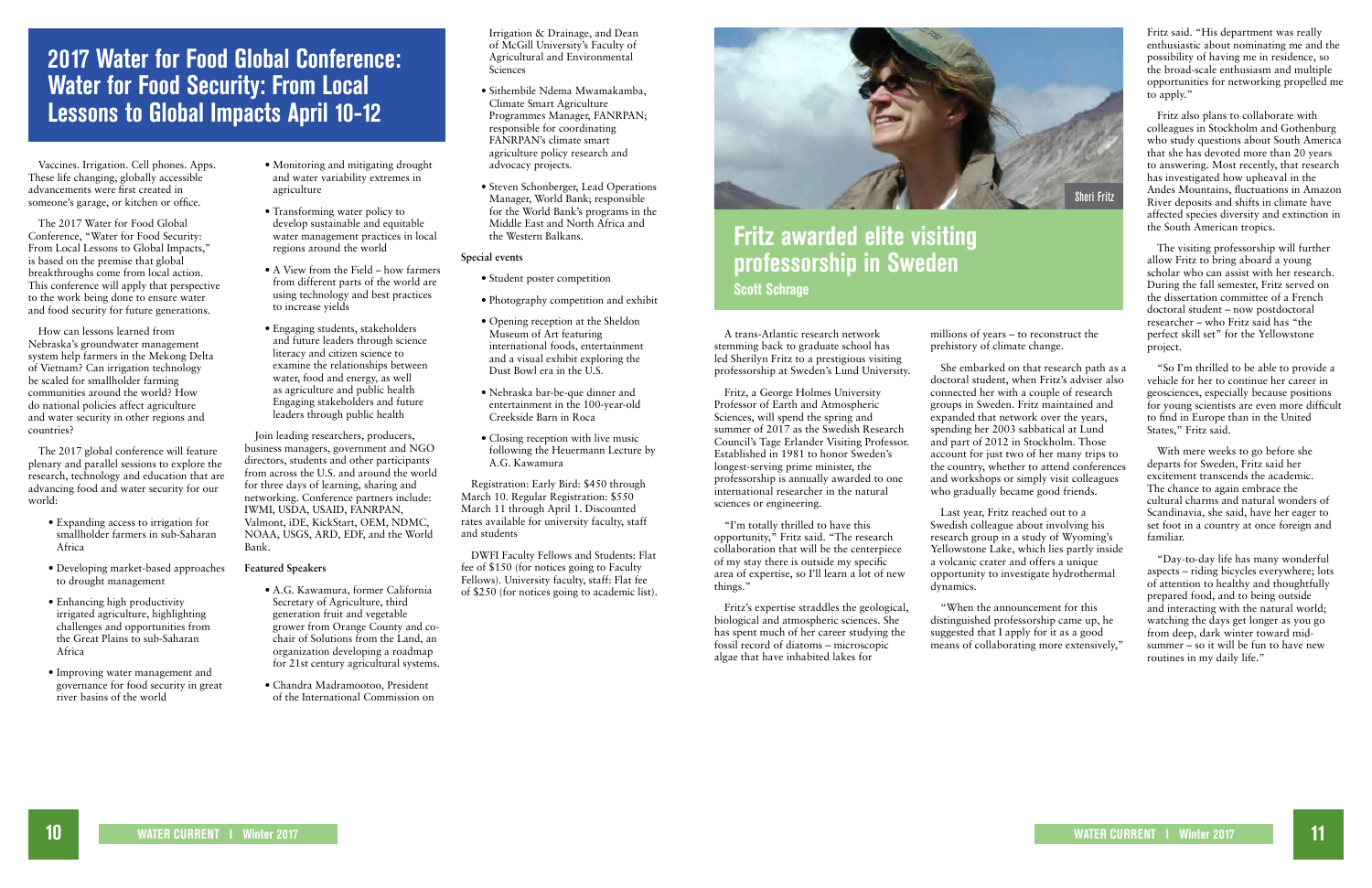# **New WARI fellowships and internships for 2017**

The University of Nebraska's Robert B. Daugherty Water for Food Global Institute (DWFI), the University of Nebraska-Lincoln (UNL), Department of Science and Technology (DST), the government of India, and the Indo-US Science and Technology Forum (IUSSTF) have announced their list of candidates selected for the prestigious 2016-17 Water Advanced Research and Innovation (WARI) Fellowship Program.

The program will award the following five Indian earlycareer faculty with WARI Fellowships and six Indian Ph.D. students with WARI Internships to conduct water-related research under the mentorship of UNL faculty.

### **Fellows**

Paromita Chakraborty, Ph.D., assistant professor, SRM University, Chennai

Shaik Rehana, Ph.D., assistant professor, International Institute of Information Technology, Hyderabad

Rajendran Selvakumar, Ph.D., associate professor, PSG Institute of Advanced Studies, Coimbatore

Riddhi Singh, Ph.D., assistant professor, Indian Institute of Technology – Hyderabad

| Interns |
|---------|
|---------|

| Ram Chavan, Ph.D. student, Birla Institute of Technology &<br>Science, Goa       |
|----------------------------------------------------------------------------------|
| Omkar Damodar Gaonkar, Ph.D. student, Indian Institute of<br>Technology – Madras |

Richa Kothari, Ph.D., assistant professor, Babasaheb Bhimrao Ambedkar University, Lucknow DWFI and UNL recently partnered with the government of India's Department of Science and Technology and the Indo-U.S. Science and Technology Forum to nurture and increase cooperation between students and scientists from both countries under the guise of WARI.

M. Jahangeer, Ph.D. student, Indian Institute of Technology – Roorkee

Anurag Kumar, Ph.D. student, Indian Institute of Science Education and Research, Kolkata

Ashish Kumar, Ph.D. student, Indian Institute of Technology – Bombay

Swati Suman, Ph.D. student, Banaras Hindu University

WARI helps Indian students and scientists gain access to world class research facilities at UNL, promote cooperative research in many water science and engineering arenas and help pave the way for the next generation of scientists and technologists from India to work with their peers in the U.S., leading to long-term research and development connections.

Don Kraus, general manager of The Central Nebraska Public Power and Irrigation District (CNPPID), received the Four State Irrigation Council's 2017 Nebraska Headgate Award for service to Nebraska's irrigated agricultural community.

Kraus has more than 40 years service to CNPPID, beginning in 1971 as an electrical engineer. He manages CNPPID delivery of irrigation water to more than 109,000 acres in south central Nebraska and providing generation of hydroelectric power from four plants with the capacity to produce 113 megawatts of electricity.

CNPPID's project also provides benefits for groundwater recharge, recreation, and fish and wildlife habitat. It owns and operates Lake McConaughy, the state's largest reservoir that recently celebrated its 75th anniversary.

Kraus has served as president of Nebraska Chapter of the National Society of Professional of Engineers; president of the Nebraska Power Association; and president of the Groundwater Foundation.

Water is a vital necessity for human development, the environment and the economy. Because of its global importance, the Government of India and its Department of Science and Technology, the University of Nebraska-Lincoln (UNL), the Robert B. Daugherty Water for Food Global Institute (DWFI) at the University of Nebraska and the Indo-U.S. Science and Technology Forum have partnered to foster cooperation between students and scientists from both countries through the Water Advanced Research and Innovation (WARI) Fellowship program.



The Central Nebraska Public Power and Irrigation District supports UNL water research and education and has long been a managing partner in the annual water and natural resources tour, shown here in Colorado's **Poudre River canyon** 

WARI is a dynamic and transformative program for students pursuing advanced academic research and/or other water-related careers and scholarship opportunities are now available.

#### **Scholarships**

biological sciences, chemistry, earth and atmospheric sciences, engineering, hydrology, political science or natural resources.

Additionally, students' research should be clearly aligned with either DWFI's subject areas of focus or WARI's research categories. More information about WARI can be found online at waterforfood.nebraska.edu/wari.

WARI will award scholarships to five UNL students to study in India this year, where they will conduct research at top-level Indian institutions. Students should be enrolled at the graduate level in a water-related program, such as agronomy, agricultural economics, Applications may be downloaded at waterforfood.nebraska. edu/wari and are due by March 17. Submit applications to wari@ nebraska.edu. Questions can be addressed to Jesse Starita at jstarita@nebraska.edu, or phone 402.472.5317.

Selected students will begin their research abroad this summer, for three to six months. Scholarship benefits include a room and board stipend (\$1,100/month) for accommodations in India; paid airfare up to \$1,500; and a lab work stipend up to \$1,000. Graduate students may also apply for a supplemental scholarship through Nebraska's Education Abroad office. Academic credit may be awarded as part of this scholarship and should be arranged through the student's program. To be eligible for an Education Abroad scholarship, the student must receive credit for the internship.

Students should work with their advisors to prepare applications. UNL will send all applications to partners in India, who will help select candidates and university placements based on the candidate's field of study and research interests. Students may independently arrange mentors and institutions in India, but should indicate so in the application.

# **WARI scholarships available to UNL students**

**Jesse Starita**

# **Kraus receives Four States' Headgate Award**

He chairs the Platte River Cooperative Hydrology Study and sits on the board of the Natural Resource Commission.

He has embraced the challenges that the irrigation and power industry have given him and understands it is essential to protect, extend and conserve the vital resources for future generations while also supporting our state's economy.

"It is important to listen to your customers and take care of your employees," he said, when asked about his approach to management. "You rely on both. It is also very important to build relationships with others who have responsibilities to manage water resources."

Under Kraus, CNPPID has been a primary partner with the Nebraska Water Center in planning and managing the University of Nebraska's annual water and natural resources summer tour. CNPPID has long supported water and natural resources research and education at NU.

The Four States Irrigation Council was established in 1952 to serve as a forum for irrigators to exchange ideas and information and discuss specific irrigationrelated issues to learn if other members have explored solutions to problems. Member states are Nebraska, Colorado, Wyoming and Kansas.

Kraus becomes the ninth CNPPID employee or board member to receive the Headgate Award, joining Tim Anderson (2012); Robert Petersen (2009); Don Schepler (1999); C.J. Hargleroad (1989); Dick Dirmeyer (1983); Stan Matzke (1967); Ralph Canaday (1962) and George Johnson (1958).

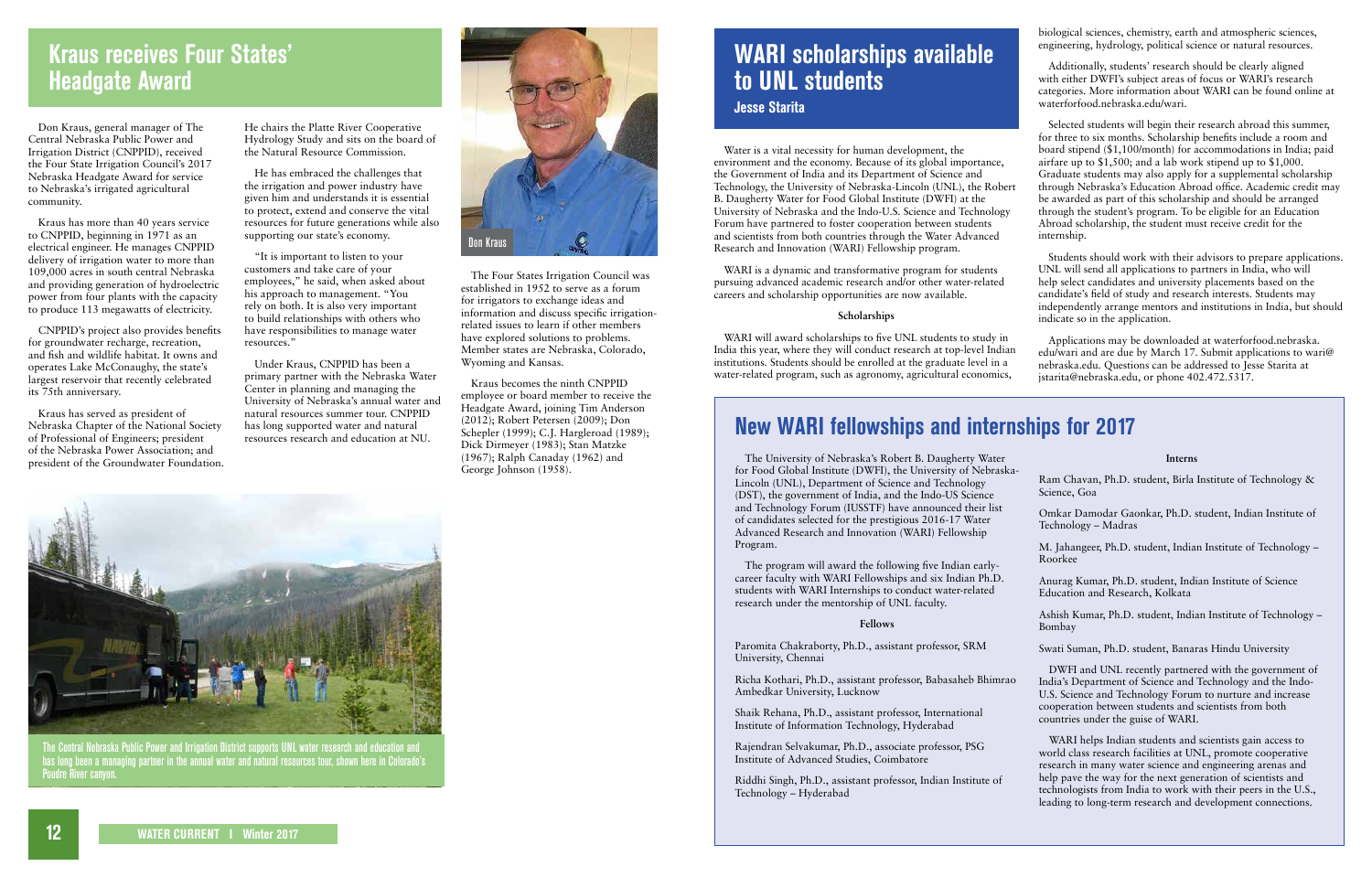# **Grant brings "Know your well" program to 16 Nebraska schools**

Students at more than a dozen Nebraska schools will learn about possible contaminants in their well water, how to test for them and learn differences between field and laboratory methods, under a new Nebraska Environmental Trust (NET) project being conducted by a consortium of water experts at the University of Nebraska-Lincoln.

"It's about helping people understand what might be in their well water and how to test water. It's about helping rural residents be informed consumers and replacing indifference or uncertainty with knowledge," said UNL graduate student Chris Olson, who is helping to manage the NET "Know your well" project.

The program, designed for training students in assessing the quality of drinking water derived from rural domestic wells, will involve science and agricultural education programs and FFA chapters at 16 high schools throughout Nebraska, Olson said.

Over the three-year life of the project, each school group will be given a test kit for measuring water parameters and will be provided with training needed to properly use the kits, Olson said.

"Students and their teachers also will be trained on collecting information about the well and various factors that might influence the quality of water from those wells," said Olson's faculty advisor Dan Snow, who manages the Water Sciences Laboratory at UNL that is part of the Nebraska Water Center.

"Some of the well parameters they will learn about and make part of their water quality study include type of well, status of the well seal at the land surface, topographic position of the well, distance of the well from cropland, chemicals used, and susceptibility for runoff on the property, among others.

A mobile app will be developed as part of the project to ease data entry and will be used directly by the students.

Water samples tested by the students will be compared with analysis of the same samples by research technicians at the WSL, Snow said.

It's important for students to learn both about contaminants and

CNN picked it up. So did the United Press International news wire service. And US News & World Report.

In the articles, the study on the amount of amphetamines found in waterways in the rural Baltimore, Maryland, area, didn't seem immediately linked to the University



### **SNR graduate research on amphetamines draws attention Shawna Richter-Ryerson**

of Nebraska-Lincoln, let alone the School of Natural Resources.

But the research was driven by SNR master's graduate Alexis Paspalof, now Alexis Borbon, during her studies here, and her samples were analyzed by the Nebraska Water Sciences Laboratory at SNR under

lab director Dan Snow, Borbon's advisor.

"This is maybe one of 10 studies ever done on this topic," Snow said from the lab on Nebraska's East Campus. "The study's authors are trying to answer why knowing the levels of amphetamines in waterways is important. People should care because it could be having unintended consequences."

> "The results were very surprising," Borbon said. "The most surprising information was seeing the change in bacterial communities and insect emergence. This was data that was not processed until much later, so when we finally got the data and Dr. Lee put the paper together, it was cool to see what else was really going on."

Borbon initiated the research because of her interest in how amphetamines in waterways may be affecting ecosystems.

"It will help put it in perspective," Snow said. "It would help us answer the: "So, what?" The other researchers agree.

"My father is a water treatment operator in California," she said from her home in Florida. "Growing up, we would spend a lot of time discussing water quality issues and things that potentially could be an issue in the future. At one point, I remember he had come home from a conference where he had listened to a talk about the presence of pharmaceuticals in the environment. I was really intrigued by the implications this meant for water ecosystems."

When she started her graduate degree under Snow, she knew that's what she wanted to study.

Alexis Borbon and other researchers take notes about their control streams for a study on amphetamines in waterways.

"When I first began researching this topic, I quickly found there were hundreds of different chemicals that could be measured," she said. "This is the main reason why there are such few studies. The topic is just a massive undertaking, and it's difficult to know where to start."

Borbon decided to start with Adderall, which contains amphetamine. The drug frequently is prescribed for people with attention-deficit hyperactivity disorder, but also is known to be used illegally. Borbon knew research focused on it would be relevant – and likely interesting – to a large segment of the population.

Snow got her in contact with colleague Emma Rosi-Marshall with the Cary Institute of Ecosystem Studies who subsequently introduced her to Sylvia Lee, a post-doctoral researcher who now is working for the Environmental Protection Agency. Together, they and researchers Erinn Richmond with Monash University and John Kelly with Loyola University-Chicago started the project.

Over a three-week period, the group collected water samples from six streams on the Gwynns Falls and Oregon Ridge watersheds near Baltimore, Maryland. The samples were brought back to the Water Sciences Laboratory to be analyzed using state-of-the-art equipment for measuring low concentrations of

pharmaceuticals. The equipment can accurately identify chemical compounds in water and their concentration down to a few parts per trillion. The Nebraska Water Sciences Laboratory is one of eight or 10 in the country with the capability to test environmental samples at this low

concentration.

At the same time, the group created control "streams" where they purposely added amphetamines as a comparison and measured their breakdown, also over a three-week period. (Amphetamines, like other drug compounds, decrease naturally overtime.)

What researchers found was that in both the created streams and the natural ones, the levels of amphetamines were high enough to affect the stream ecosystem. They found growth of bacteria on surfaces was suppressed, bacterial and diatom communities changed, and aquatic insects emerged earlier.

Both Snow and Borbon hope the line of research continues with a focus on the potential problems or changes in the environment an increasing presence of pharmaceuticals may cause, but also to determine what is or isn't a biological effect of the drugs' presence in waterways.

"Ultimately, solutions will lie in innovations in the way we manage waterways," Rosi-Marshall told the Cary Institute.

Borbon helped collect and process the water samples in 2013 and 2014. She graduated with her master's degree in natural resources and conservation from Nebraska in 2015. This paper was published in the Aug. 25, 2016, edition of the journal Environmental Science & Technology and immediately started making headlines.

"Having your research be publicized is such an incredible feeling," Borbon said. "It was very humbling to learn so much knowledge came from what I originally thought would be such an insignificant project."

the wide variety of ways to measure and analyze them, Olson said.

Most Nebraskans rely on groundwater drawn wells for their drinking water and few of domestic wells are regularly tested, he said, noting "It can be an expensive, time-consuming and confusir process."

Contaminants in well water, many associated with agricultural pesticide and fertilizer use, as well as those that occur naturally, can be a constant threat to those sourcing their domestic water needs from a private well.

"All of this and more will be part of the education program that goes with the actual sampling and testing of well water samples, said Olson.

"National surveys confirm that domestic wells have a variety of contaminants that are potentially detrimental to health, including radon, arsenic, uranium, nitrate, fluoride, pesticides and many others," Snow said, noting that many factors can contribute to occurrence of pesticides in groundwater, including type of aquifer, well depth and age, well type, land use around the well (farmland, lawn, or garden), topography around the wellhead, and window of time between pesticide application and a significant rains, among others. UNL faculty cooperating on the program in addition to Snow include Nebraska Water Center director Chittaranjan Ray, Ashok Samal of UNL's Department of Computer Science and Engineering, and Matt Kreifels of UNL's Department of Agricultural Leadership, Education and Communication. Funding for the project, which began in the late summer of 2016, is through a three-year grant from the Nebraska Environmental Trust.

|    | Collected samples will be analyzed for Nebraska specific<br>pesticides, nitrate and coliform bacteria by faculty and staff at                                                                                                                                                                                                              |
|----|--------------------------------------------------------------------------------------------------------------------------------------------------------------------------------------------------------------------------------------------------------------------------------------------------------------------------------------------|
| ıg | the WSL. Researchers will analyze the gathered data and the well<br>testing results to determine parameters that seem to have most<br>effects on well water quality. Annual workshops will be conducted<br>at UNL to provide students and teachers with feedback, updates,<br>interaction with UNL faculty and staff, and project results. |
| ın | Once the project is finalized, the potential application of the<br>program to other school districts with verification sampling will be<br>explored in a next phase.                                                                                                                                                                       |
|    | UNL faculty cooperating on the program in addition to Snow<br>include Nebraska Water Center director Chittaranjan Ray, Ashok<br>$\mathcal{C}$ limit $\mathcal{D}$ limit $\mathcal{C}$ limit $\mathcal{C}$                                                                                                                                  |

The WSL and Nebraska Water Center are part of the Robert B. Daugherty Water for Food Global Institute at the University of Nebraska.